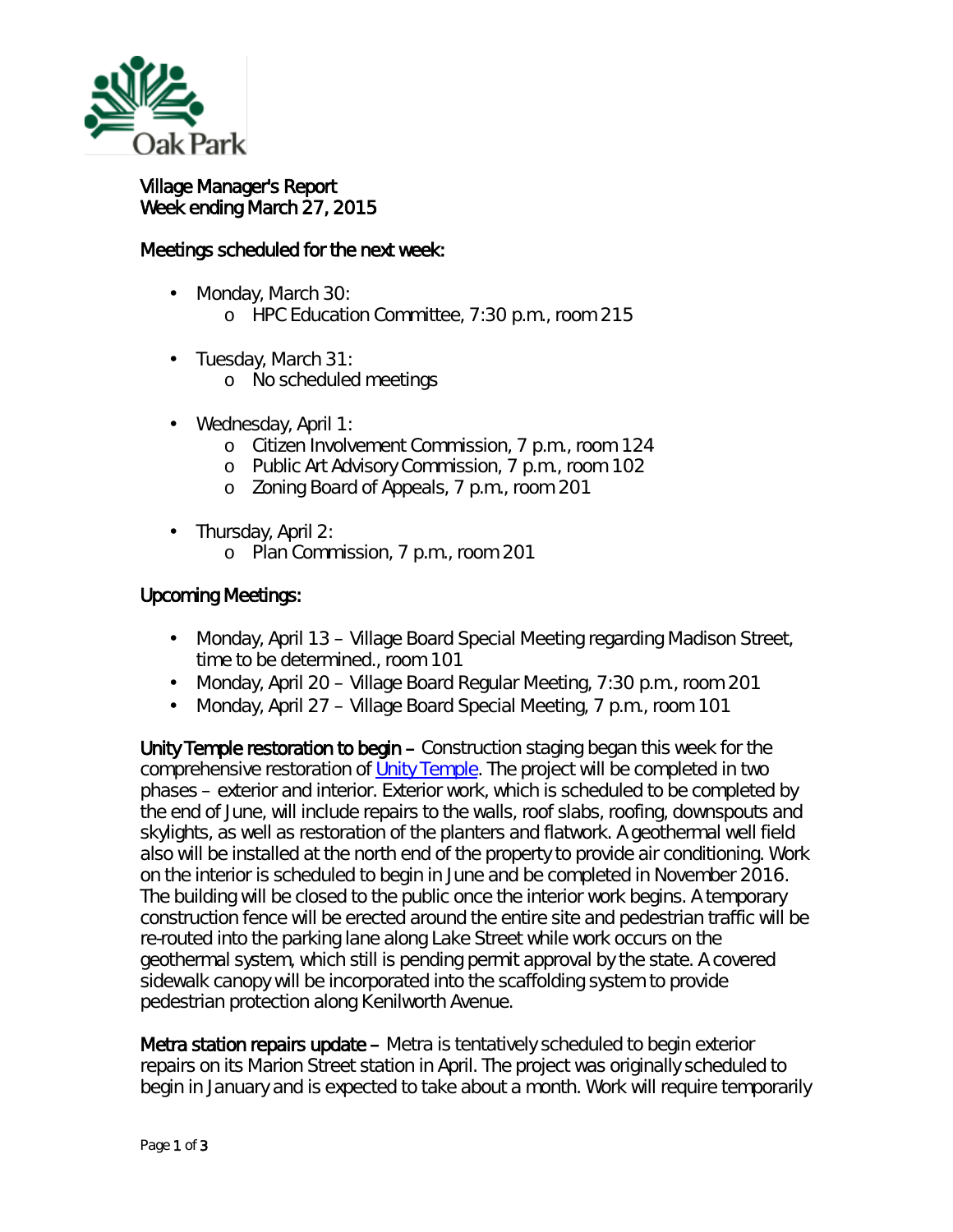closing the stairway access from Marion. Limited street interruption is expected, but northbound Marion Street traffic may be detoured periodically for materials delivery. Flaggers will be on hand to direct traffic. A few metered spaces on North Boulevard also may need to be closed temporarily. In addition to repairing the brick on the stairway and the exterior of the warming center, the platform also will be resurfaced. Work is not expected to impede train boarding. Riders will be able to access the station from the Forest Avenue stairway and the multi-modal station to the west of Marion, which has entryways from both South and North boulevards.

Backflow survey distributed – Residents should have begun receiving the staterequired survey to identify and eliminate connections that could allow contaminants to accidentally flow back into the drinking water from sources such as fire protection sprinkler systems, boilers, lawn sprinklers and swimming pools. The [Illinois](http://r20.rs6.net/tn.jsp?e=0018gIeCEgz2rnRVac4aL_gBIKVxWMfoeFtPoqU9VgCYUFNTPS27dzbJI2HvIqBB3AjXBw0fJ_up_qGbsR_QuoVMVh6Vld1_kV_ZFj4ASbZdTPPjq-PtRrcEQ==)  [Environmental Protection Agency](http://r20.rs6.net/tn.jsp?e=0018gIeCEgz2rnRVac4aL_gBIKVxWMfoeFtPoqU9VgCYUFNTPS27dzbJI2HvIqBB3AjXBw0fJ_up_qGbsR_QuoVMVh6Vld1_kV_ZFj4ASbZdTPPjq-PtRrcEQ==) requires communities to survey all its water customers every two years. The short survey can be completed online or returned via fax, email or U.S. Mail. Oak Park's cross-connection control program is managed by Elgin-based [Aqua Backflow,](http://r20.rs6.net/tn.jsp?e=0018gIeCEgz2rnRVac4aL_gBIKVxWMfoeFtPoqU9VgCYUFNTPS27dzbJI2HvIqBB3AjXBw0fJ_up_qHHid-xkTmSNaxAte0fKTOML8-xXtfb-cFHu4tyZjdsw==) which will gather and compile the survey information. Respondents who have or require backflow protection, may be contacted for testing, repair or installation.

Snow operations update – Public Works crews were back on the streets early Monday plowing and salting in response to a fast-moving storm that resulted in about seven inches of snow in Oak Park, the most for this late in the season since 1982. With temperatures staying near or above freezing following the storm, streets were quickly cleared following a messy early rush hour. Staff will remain vigilant over the coming few weeks, as measurable snow remains a possibility well into April.

Capital improvement updates – Demolition of the 260 Madison St. building is expected to begin within the next two weeks, following removal of asbestos remaining from the original construction of the former automobile dealership and repair facility. Improvements are expected to begin in mid-April on two projects not completed in 2014 – the east-west alley south of North Avenue between Humphrey Avenue and Austin Boulevard and the north-south alley between Woodbine and Kenilworth avenues from Berkshire to Greenfield streets. Work also is scheduled to begin next month on the first alley project for 2015 – the T-shaped segment between Harvey and Lombard avenues between Roosevelt Road to Fillmore Street, and the east-west alley south of Harrison Street between Taylor and Lyman avenues. Spot repairs on Ridgeland Avenue between South Boulevard and Erie Street in mid-April will kick off the major sewer replacement project planned for this important northsouth roadway. The work will require closing Ridgeland from Lake Street to Chicago Avenue for approximately three weeks. Signs alerting motorists to the closure should be in place by early next week. The main portion of the project from Chicago Avenue to Division Street is scheduled to start in early June.

Public Works activities – Pothole patching and litter clean-up continue to be major activities for Streets Division crews. Street-sweeping also has begun. Water & Sewer Division crews repaired a water main break at Chicago and Belleforte avenues and a water service at 506 S. Austin Blvd. Crews also cleaned catch basins in north Oak Park and jetted sewer mains in south Oak Park. Forestry crews continued winter-cycle pruning and removing diseased and damaged smaller trees, while private contractors